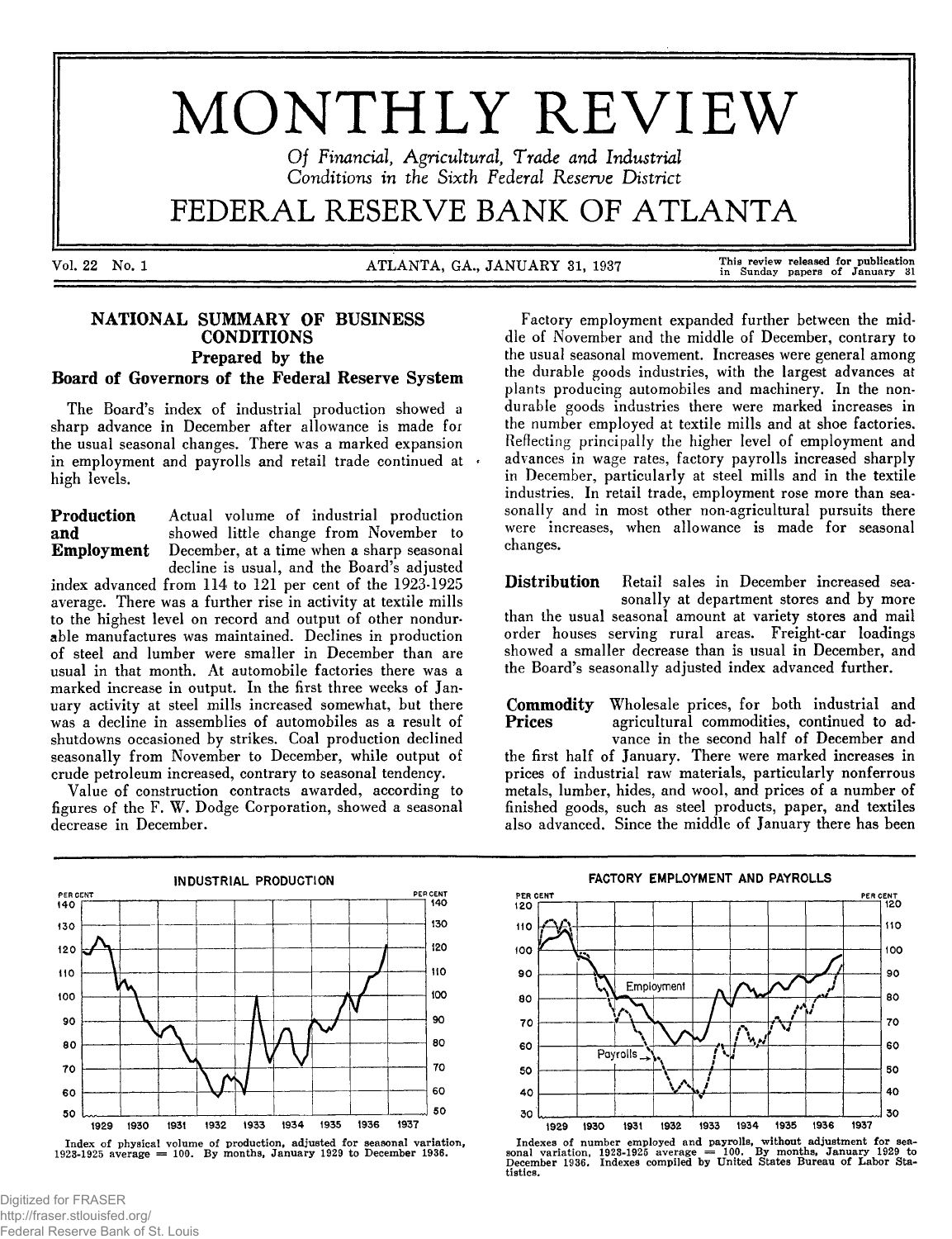

a decline in prices of commodities traded in on the organ**ized exchanges.**

**Bank** Loans and investments of reporting member<br>Credit banks in leading cities declined in the first three banks in leading cities declined in the first three weeks of January, as a result of reductions in **com m ercial loans and in loans to brokers. The decrease in** loans reflected in part the retirement of notes issued by the Commodity Credit Corporation last July and in part repayment of other loans, which had increased sharply in preceding weeks. Holdings of Government obligations declined further at New York City banks but increased at banks in other leading cities.

Demand deposits decreased at the turn of the year, but thereafter increased somewhat, reflecting chiefly the return of currency from holiday use.

The rate on 90 day bankers' acceptances was raised  $1/16$ of 1 per cent on January 13 and now stands at 1/4 of 1 per cent. Market discount rates on Treasury bills have also increased, with bills offered in the week ending January 16 selling at a discount of over  $1/3$  of 1 per cent, as compared with a rate of about  $1/10$  of 1 per cent early in December.

Excess reserves of member banks increased from \$1,880,-**000,000 to \$2,130,000,000 in the four weeks ending January** 20, reflecting largely the post-holiday return flow of cur**rency from circulation.**

#### SIXTH DISTRICT SUMMARY

Available statistics indicate that business and industrial activity in the Sixth Federal Reserve District during 1936 was at a higher level than in other recent years. The index of daily average sales by retail firms was higher for 1936 than for any year since 1928, and wholesale trade was at the highest level since 1930. The value of building permit issued at twenty reporting cities, and the value of construction contracts awarded in the District, were the largest since 1929. Pig iron production in Alabama was the largest since 1930, and the output of coal was the largest in Alabama since 1931 and in Tennessee since 1930. Employment and payrolls have reached a level higher than in any of the past five years for which state figures are available, and the value of principal crops raised in 1936 is the largest since **1929.**

Department store sales increased 70.3 per cent from



November to December, and were 17.1 per cent greater than in December, 1935, and the daily average index is the highest for December since 1927. For the year, department store sales were 14.2 per cent greater than in 1935. Wholesale trade declined slightly in December but was 21.4 per cent greater than a year earlier, and at the highest level for the month since 1929. Life Insurance sales increased 19.9 per cent over November and were 8 per cent greater than in December a year ago, but for the year were 1.6 per cent less than in 1935. Debits to individual accounts at banks in 26 reporting cities increased 23.8 per cent over November and were 22.9 per cent greater than in Decem**ber, 1935.**

At weekly reporting member banks in leading cities, investment holdings increased between December 9 and January 13, and loans declined slightly, but loans, investments and deposits continued substantially greater than a year ago. At the Federal Reserve Bank of Atlanta outstanding note circulation declined somewhat, reflecting the return flow of currency following the holidays, but holdings of Government securities increased.

Building permits at twenty cities, and building and construction contracts awarded in the District as a whole, declined from November to December, but building permits **were 26.5 per cent larger than a year earlier, and contract** awards were 8.1 per cent less than in December, 1935. For **the year perm its w ere 62.7 per cent, and contracts 52.1 per** cent, greater than in 1935. Employment and payrolls in**creased 1.8 per cent, and 2.5 per cent, respectively, from** October to November, and were at the highest level of the recovery period. Cotton consumption in this District increased further in December to the highest level, on a daily average basis, on record. Orders, shipments and unfilled orders at Southern Pine mills continued in December and early January well above the corresponding period a year ago, but production was slightly less. Coal production in Alabama was about 17 per cent, and in Tennessee about **30 per cent, greater than a year ago. Pig iron production** in Alabama increased further in December and was 23.5 **per cent greater than a year earlier, and 1936 production** was 53.2 per cent greater than in 1935. Electric power production declined slightly in November, but was nearly **20 per cent greater than a year earlier, and for the eleven months period was 20.5 per cent greater than in that part o f 1935.**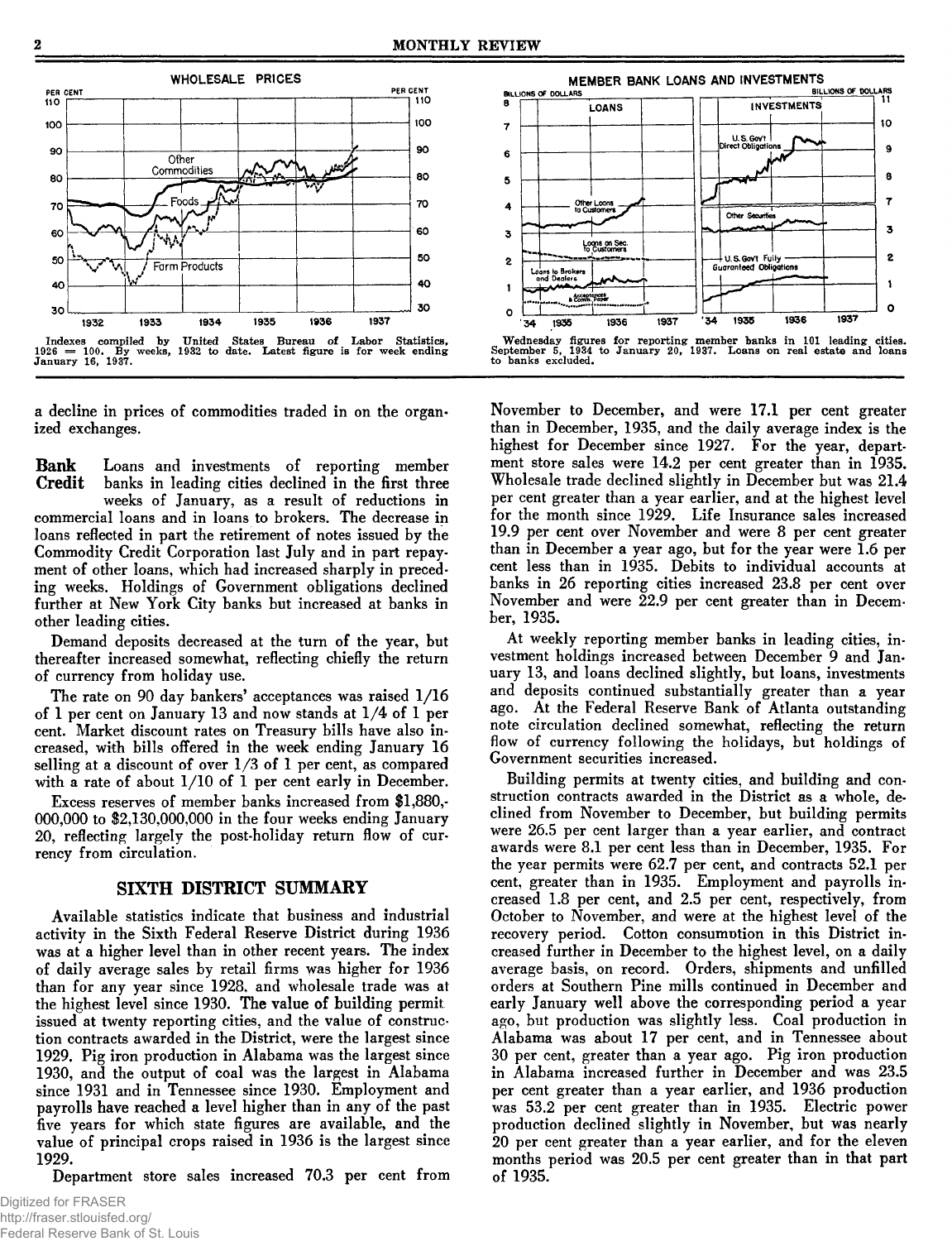| FEDERAL RESERVE BANK OF ATLANTA<br>(In Thousands of Dollars)                                                                                                                                                                                                                                                                                                                           |  | Jan. 15<br>1936                                                                                                  |   |                                                                                                                 |   |                                                                                                              |
|----------------------------------------------------------------------------------------------------------------------------------------------------------------------------------------------------------------------------------------------------------------------------------------------------------------------------------------------------------------------------------------|--|------------------------------------------------------------------------------------------------------------------|---|-----------------------------------------------------------------------------------------------------------------|---|--------------------------------------------------------------------------------------------------------------|
| Bills Discounted:<br>Secured by Govt. Obligations \$<br>All Others<br>Total Discounts<br>Bills Bought in Open Market<br>Industrial Advances<br>U. S. Securities<br>Total Bills and Securities<br>Total Reserves<br>Member Bank Reserve Account<br>U. S. Treasurer-Gen. Account.<br>Total Deposits<br>F. R. Notes in actual circulation<br>Commitments to make indus-<br>trial Advances |  | 105<br>42<br>147<br>108<br>391<br>109.941<br>110,587<br>244,751<br>154.758<br>4.254<br>166.012<br>182,701<br>288 | Б | 75<br>270<br>345<br>108<br>486<br>99.188<br>100,127<br>261.657<br>155,323<br>2.304<br>167,721<br>187.296<br>294 | S | 75<br>13<br>88<br>165<br>920<br>94.209<br>95,381<br>187,312<br>114.280<br>4,120<br>123.887<br>152,479<br>493 |

#### FINANCE

**Reserve** There was a further increase in reserve deposits<br>**Bank** of Sixth District member banks during the last **Bank** of Sixth District member banks during the last<br>Credit three weeks in December, and on December 30 three weeks in December, and on December 30 they amounted to 160 millions of dollars, the

highest level on record. In the two weeks following, however, they declined to 154.8 millions, when they were slightly less than on December 9, shown in the previous issue of this Review, but were 40.5 millions greater than on the corresponding Wednesday a year ago. During November the daily average of reserves maintained with this bank by member banks had averaged 35 millions of dol**lars, or 31.5 per cent, larger than actual reserve require**ments. In the first half of December net demand deposits increased about 13 millions and time deposits also increased **slightly, but actual reserves also increased and were 41.6** millions, or 36.8 per cent, above requirements. Deposits increased further in the last half of December, and conse**quently reserve requirem ents, but actual reserves declined** somewhat and averaged 34.8 millions, or 30.1 per cent above actual requirements.

The volume of discounts, which had risen somewhat by **D ecem ber 9, has since declined, but on January 13 was still above the corresponding report date last year. Indus**trial advances also declined somewhat during the five weeks **ending January 13 and were 529 thousands less than a** year ago. Holdings of United States securities, however, **increased by \$10,753,000 early in January, and were larger than a year ago by \$15,732,000.**

**T otal reserves held by the bank, after reaching a new** high level on December 30, declined in the two weeks following, but were 57.4 millions greater than a year earlier. Federal Reserve notes of this bank's issue in actual circulation increased by December 23 to 195.5 millions, the largest total in several years, but following the holidays the total declined by January 13 to 182.7 millions.

**Principal items in the weekly statement are compared in an accom panying table.**

**Member** The volume of credit outstanding at 22 weekly **Bank** reporting member banks in the Sixth District **Credit increased** only slightly between December 9 and January 13, but was about 71 millions

greater than at the middle of January, 1935. Total loans by these banks had been increasing almost without interruption since the middle of August, and reached on December 23 the total of \$268,111,000, the highest level for any Wednesday since the banking holiday in the spring of 1933. The principal part of the increase since mid-summer has **been in so-called "A ll Other Loans" w hich include those for com m ercial, industrial and agricultural purposes. These**

|                                                   | (In Thousands of Dollars) |                |                        |
|---------------------------------------------------|---------------------------|----------------|------------------------|
|                                                   | Jan. 13<br>1937           | Dec. 9<br>1936 | <b>Jan. 15</b><br>1936 |
| Loans and Investments                             | \$<br>589.566             | \$<br>589,034  | \$<br>518,235          |
| $Loans-Total$                                     | 263.080                   | 264.991        | 224,559                |
| On Securities                                     | 60,282                    | 59,151         | 53,929                 |
| To Brokers and Dealers                            | 8.337                     | 6,726          | 5,703                  |
| To Others                                         | 51,945                    | 52.425         | 48,226                 |
| Real Estate Loans                                 | 25,609                    | 25,475         | 21,010                 |
| Acceptances and Com'l Paper                       |                           |                |                        |
| $Bought$                                          | 5,855                     | 4,942          | 5,187                  |
| Loans to Banks                                    | 650                       | 1,201          | 539                    |
| Other Loans                                       | 170,684                   | 174,222        | 143,894                |
| Investments—Total                                 | 326.486                   | 324,043        | 293,676                |
| U.S. Govt. Direct Obligations                     | 208,283                   | 200, 183       | 179.776                |
| ObligationsGuaranteedby U.S.                      | 35,272                    | 38.466         | 37,365                 |
| Other Securities                                  | 82,931                    | 85,394         | 76,535                 |
| Reserve with $F. R.$ Bank $\ldots$                | 89,845                    | 95.114         | 63,317                 |
| Cash in Vault                                     | 11,848                    | 11,430         | 9,016                  |
| Balances with domestic banks                      | 139.639                   | 127,214        | 152,970                |
| Demand Deposits—Adjusted                          | 330,093                   | 329,882        | 292.848                |
| $Time\, \, Deposits. \ldots \ldots \ldots \ldots$ | 174,882                   | 178,627        | 169,665                |
| U.S. Govt. Deposits                               | 37.362                    | 32,176         | 33,187                 |
| Inter-bank Deposits: Domestic.                    | 233.473                   | 227,140        | 197,328                |
| Foreign                                           | 1.229                     | 1,331          | 1,243                  |
| Borrowings                                        | .                         | .              | .                      |
|                                                   |                           |                |                        |

"All Other Loans" had increased from approximately 130 millions at mid-summer to 176.4 millions on December 23, the highest level since early in 1934. Both Total Loans and All Other Loans have declined somewhat between Decem**ber 23 and January 13, but on that date total loans were** 38.5 millions, and All Other Loans were 26.8 millions greater than on the corresponding Wednesday of last year. **Loans on securities have not changed appreciably in several** months, and on January 13 were approximately 6.4 millions **greater than a year ago. Real estate loans were about 5** millions greater than a year earlier, and loans to banks were slightly larger.

Holdings of investment securities by these weekly reporting member banks have exceeded 300 millions each Wednesday since the middle of last March. This total increased from 324.0 millions on December 9 to 335.8 millions the following week, but has since declined to 326.5 millions, on January 13, and was then 32.8 millions greater than a year ago. Of this increase, 28.5 millions is in direct obligations

| DEBITS TO INDIVIDUAL ACCOUNTS*<br>(In Thousands of Dollars)                                                                                            |    |                                                                                                         |    |                                                                                                         |    |                                                                                                         |  |  |  |  |
|--------------------------------------------------------------------------------------------------------------------------------------------------------|----|---------------------------------------------------------------------------------------------------------|----|---------------------------------------------------------------------------------------------------------|----|---------------------------------------------------------------------------------------------------------|--|--|--|--|
|                                                                                                                                                        |    | Dec. 1936                                                                                               |    | Nov. 1936                                                                                               |    | Dec. 1935                                                                                               |  |  |  |  |
| Alabama-4 Cities<br>Dothan<br>Montgomery                                                                                                               | \$ | 164.348<br>97,244<br>3.997<br>37,298<br>25.809                                                          | \$ | 134,452<br>75,116<br>3,743<br>31,920<br>23.673                                                          | \$ | 126,249<br>72,609<br>2,706<br>29,754<br>21.180                                                          |  |  |  |  |
| Florida--4 Cities<br>Jacksonville<br>Miami<br>Pensacola<br>Tampa                                                                                       |    | 179,907<br>88,859<br>48,365<br>10,593<br>32,090                                                         |    | 128,335<br>59,137<br>34,844<br>8,750<br>25,604                                                          |    | 145,207<br>72,279<br>37,012<br>8,593<br>27,323                                                          |  |  |  |  |
| Georgia-10 Cities<br>Albany<br>Atlanta<br>Augusta<br>Brunswick<br>$Elberton.$<br>$Macon, \ldots, \ldots, \ldots, \ldots, \ldots$<br>Newnan<br>Valdosta |    | 320,837<br>5.855<br>204,939<br>22,489<br>2,884<br>16,895<br>1,410<br>19,387<br>2,918<br>39,171<br>4.889 |    | 264.235<br>5,571<br>168,951<br>19,246<br>2,159<br>13,352<br>1,317<br>17,489<br>2,333<br>29,448<br>4,369 |    | 269,090<br>3.845<br>179,120<br>19,168<br>2,353<br>11,907<br>1,075<br>14,706<br>1.760<br>31,535<br>3.621 |  |  |  |  |
| Louisiana-New Orleans                                                                                                                                  |    | 266,714                                                                                                 |    | 210,784                                                                                                 |    | 218,809                                                                                                 |  |  |  |  |
| Mississippi-4 Cities<br>Hattiesburg<br>$Jackson$<br>Meridian<br>Vicksburg                                                                              |    | 57,672<br>4,642<br>32,553<br>10,573<br>9.904                                                            |    | 57,618<br>4,049<br>34,204<br>9,423<br>9.942                                                             |    | 40,408<br>3.767<br>21,486<br>8,376<br>6.779                                                             |  |  |  |  |
| $\mathtt{Tennessee}\text{---}3\ \mathtt{Cities} \ldots \ldots \ldots \ldots$<br>$Chattanooga \ldots \ldots \ldots$<br>Knoxville<br>Nashville           |    | 164.346<br>45,619<br>29,896<br>88,831                                                                   |    | 136,692<br>38,153<br>23,820<br>74,719                                                                   |    | 139,008<br>36,551<br>25,771<br>76.686                                                                   |  |  |  |  |
| $Total-26$ Cities                                                                                                                                      | \$ | 1,153.824                                                                                               | \$ | 932,116                                                                                                 | \$ | 938,771                                                                                                 |  |  |  |  |

**♦M o n th ly totals are derived from weekly reports by prorating figures for those weeks which do not fall entirely w ithin a single calendar month.**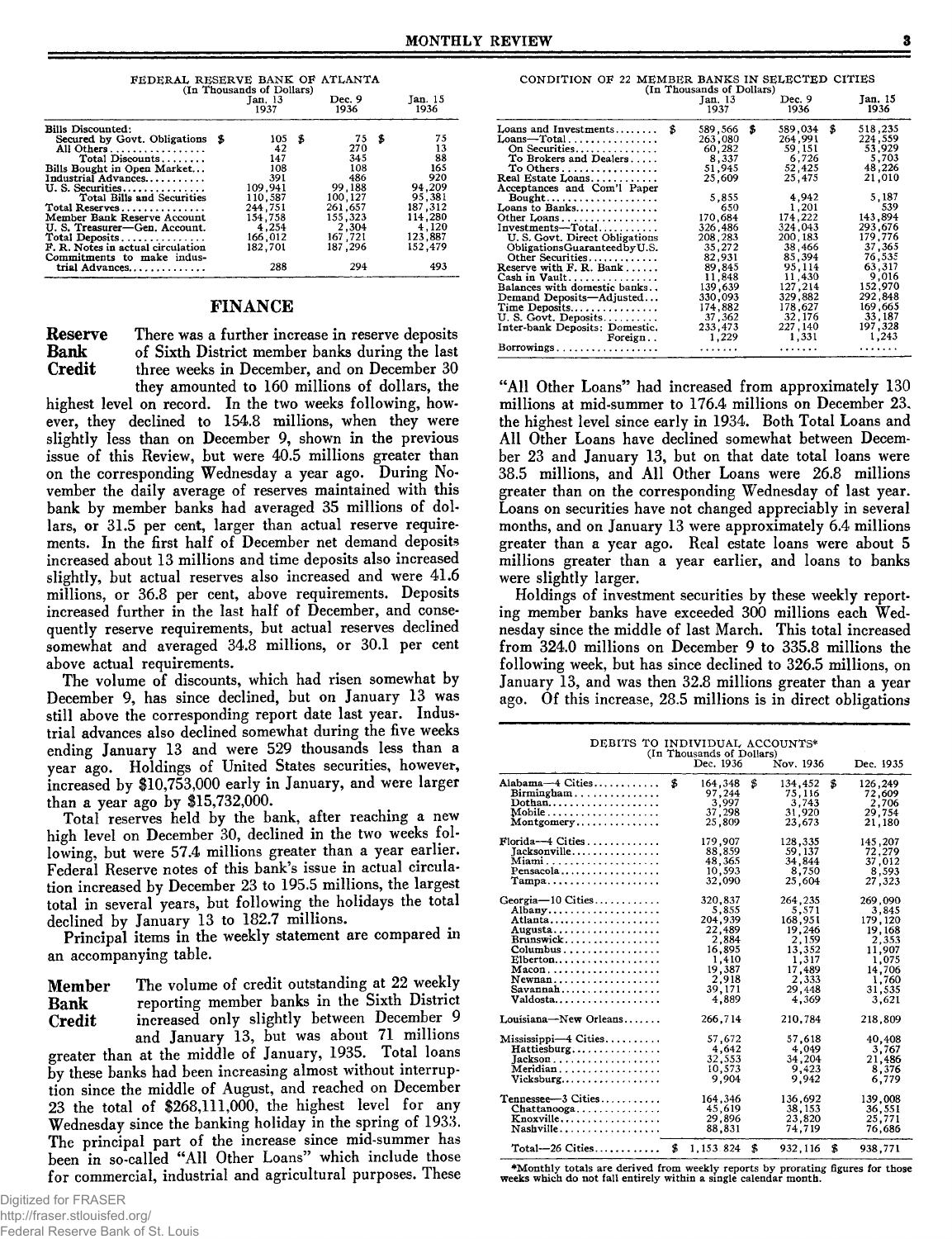of the United States Government; securities guaranteed by the Government declined about 2.1 millions, while other securities increased about 6.4 millions.

There was little change in demand deposits-adjusted between December 9 and January 13, and time deposits declined 3.7 millions, but deposits of other banks increased **6.3 m illio n s, and balances m aintained w ith other banks rose** 12.4 millions. Principal items in the weekly report are **com pared in an accom panying table.**

Debits to individual accounts at 26 reporting clearing house centers increased 23.8 per cent from November to December, and were 22.9 per cent greater than in December, 1935, and larger than in December of other years since **1929.**

#### AGRICULTURE

The December Crop Report issued by the United States Department of Agriculture indicates that earlier estimates of the heavy loss of crops from drought with much lower yields per acre than in any recent year except 1934 have been confirmed, but that from a value standpoint the low yields are more than offset by prices averaging higher than in any year since 1929, and the total value of all crops is placed at \$6,084,932,000, compared with \$5,418,755,000 for 1935. The gross income from 1936 crops is expected to total about \$3,870,000,000, an increase of 13 per cent over that in 1935. Adding the preliminary estimate of **gross incom e during 1936 from livestock and livestock** products of \$5,180,000,000 and allowing for Soil Conservation and benefit payments of \$480,000,000, the gross income of farmers from 1936 operations is estimated at \$9,530,000,-000, compared with \$8,508,000,000 in 1935 and \$7,276, 000,000 in 1934. While there is no general shortage of food, the production of several of the principal food crops was distinctly less than usual. The wheat crop was almost exactly the same as that of 1935, but it was the fourth small crop in succession. Rye was equally light, but the rice crop was the largest since 1920. Production of potatoes declined **15 per cent from 1935, and the sweet potato crop was the** smallest since 1930. The tobacco crop declined, but cotton **production was about 17 per cent greater than in 1935.** Deciduous fruits were generally light, but citrus fruits are expected to be a bumper crop.

For the six states of this District the estimates of the total farm value of 64 principal crops amount to about 943 mil-

| SUGAR MOVEMENT-NEW ORLEANS-Pounds       |                                        |                                            |                                        |
|-----------------------------------------|----------------------------------------|--------------------------------------------|----------------------------------------|
|                                         | Raw Sugar<br>Dec. 1936                 | Nov. 1936                                  | Dec. 1935                              |
| Receipts<br>Meltings<br>Stocks          | 91,581,258<br>78,906,556<br>36,776,950 | 86, 365, 156<br>71.276.820<br>24, 121, 675 | 79,410,418<br>36,945,654<br>89,855,194 |
|                                         | Refined Sugar                          |                                            |                                        |
| Shipments<br>Stocks                     | 78,428,960<br>12.615.541               | 68, 139, 684<br>16,475,098                 | 46,049,096<br>17,827,412               |
|                                         | RICE MOVEMENT                          |                                            |                                        |
|                                         | (Rice Millers' Association Statistics) |                                            |                                        |
|                                         | December                               |                                            | Aug. to Dec. Incl.                     |
| Receipts of Rough Rice*                 |                                        |                                            |                                        |
| Season $1936 - 37 \ldots \ldots \ldots$ |                                        | 736,245                                    | 6,465,950                              |
| Season 1935-36                          |                                        | 656.707                                    | 6,075,876                              |
| Distribution of Milled Rice**           |                                        |                                            |                                        |
| Season 1936-37                          |                                        | 979.850                                    | 4,388,322                              |
| Season $1935 - 36$                      |                                        | 538,112                                    | 3.567.643                              |
| Stocks:                                 |                                        |                                            |                                        |
| December 31, $1936$                     | 1,155,208                              |                                            | 1,499,121                              |
| December 31, 1935                       | 2,396,985                              |                                            | 739,321                                |

**♦Barrels of 162 lbs. \*\*Pockets of 100 lbs.**

lions, an increase of 26 per cent over 1935 and larger than for other recent years. The largest increase was in Mississippi, where cotton production increased nearly 52 per cent. Total value figures by states, and production and value figures by crops for the six states combined, are compared in the two tables following.

TOTAL FARM VALUE OF 64 PRINCIPAL CROPS—BY STATES<br>(In Thousands of Dollars)

|                                                                | (11.1)<br>1936                                                   | 1935                                                          | 1934                                                         |
|----------------------------------------------------------------|------------------------------------------------------------------|---------------------------------------------------------------|--------------------------------------------------------------|
| Alabama \$<br>Georgia<br>Louisiana<br>Mississippi<br>Tennessee | 165.499 \$<br>85,018<br>191,123<br>135.309<br>226,339<br>139,698 | 137.017<br>80.500<br>169,430<br>101.327<br>147,362<br>112,535 | 142,396<br>77.110<br>156,663<br>87.519<br>143.669<br>124.423 |
| $Total \dots \dots \dots \dots \dots$                          | $942.986$ \$                                                     | 748.171 \$                                                    | 731.780                                                      |

PRODUCTION AND FARM VALUE OF PRINCIPAL CROPS<br>
IN SIX STATES OF THE SIXTH DISTRICT<br>
Production in Thousands of Units<br>
Values in Thousands of Dollars

| values in Thousands of Dollars       |            |             |         |               |  |  |  |
|--------------------------------------|------------|-------------|---------|---------------|--|--|--|
|                                      | Production |             |         | Value         |  |  |  |
|                                      | 1936       | 1935        | 1936    | 1935          |  |  |  |
| Cotton-LintBales                     | 5.366      | \$<br>4.281 | 334,993 | \$<br>235,974 |  |  |  |
| Cotton-SeedTons                      | 2,383      | 1,903       | 86.918  | 58,986        |  |  |  |
| $Corn$ Bushels                       | 199,279    | 222,990     | 198.064 | 170.291       |  |  |  |
| OatsBushels                          | 12,290     | 12,200      | 8,010   | 6,647         |  |  |  |
| $Wheat$ Bushels                      | 6.472      | 6.076       | 6.989   | 5,837         |  |  |  |
| Tame HayTons                         | 3,453      | 3,635       | 44,307  | 37.772        |  |  |  |
| White PotatoesBushels                | 11,121     | 13,550      | 14.494  | 10,217        |  |  |  |
| Sweet PotatoesBushels                | 31,933     | 42.630      | 28.339  | 29.166        |  |  |  |
| Peanutslbs.                          | 778.760    | 689,965     | 24,947  | 21.322        |  |  |  |
| Pecansbs.                            | 20.630     | 20,650      | 2,644   | 2,115         |  |  |  |
| $Tobacco \ldots$                     | 170,198    | 167.153     | 34,486  | 27,874        |  |  |  |
| $Apples \ldots$ Bushels              | 2.741      | 2.602       | 3,007   | 2.740         |  |  |  |
| PeachesBushels                       | 8.685      | 8.392       | 9,932   | 7,317         |  |  |  |
| $Oranges \ldots \ldots \ldots Boxes$ | 21,387     | 18,247      | 27.664  | 27,686        |  |  |  |
| GrapefruitBoxes                      | 16.500     | 11,500      | 12.375  | 12,075        |  |  |  |
| Sugar CaneTons                       | 5.494      | 5,033       | 19,907  | 16,089        |  |  |  |
| Sugar Cane SirupGals.                | 21,214     | 24.292      | 9.019   | 9.831         |  |  |  |
|                                      | 397        | 375         | .       | .             |  |  |  |
| RiceBushels                          | 19.135     | 17.296      | 17,030  | 12,280        |  |  |  |

Estimated receipts from the sale of principal farm products, including livestock and livestock products, increased further from September to October by about one-third, and were 35.7 per cent greater than in October, 1935. Comparisons by states follow.

ESTIMATED RECEIPTS FROM SALE OF PRINCIPAL FARM PRODUCTS<br>(Including Livestock and Livestock Products)<br>(In Thousands of Dollars)

|                                                                             | THE THOUSALUS OF DOMAIS!<br>Oct. 1936                   |      | Oct. 1935                                               | January-October Incl.<br>1935<br>1936 |                                                            |  |                                                          |
|-----------------------------------------------------------------------------|---------------------------------------------------------|------|---------------------------------------------------------|---------------------------------------|------------------------------------------------------------|--|----------------------------------------------------------|
| Alabama \$<br>$Florida$<br>Georgia<br>Louisiana<br>Mississippi<br>Tennessee | 21,259<br>6,221<br>19,523<br>18,614<br>41,977<br>15.126 | \$   | 18.167<br>3.761<br>16.754<br>13.453<br>26.803<br>11,513 |                                       | 80.646<br>86,714<br>107.967<br>68.743<br>111.413<br>79.549 |  | 73.501<br>76.478<br>90,195<br>65,776<br>86,623<br>76,142 |
| $Total \ldots \ldots$                                                       | 122.720                                                 | - 35 | 90.451                                                  | \$                                    | 535,032                                                    |  | 468.715                                                  |

#### **TRADE**

**Retail** The volume of retail trade in the Sixth Federal<br>**Trade** Reserve District during the year 1936, reflected Reserve District during the year 1936, reflected

**in confidential figures reported by 57 cooperat**ing firms, was 14.2 per cent larger than in 1935. Daily average sales during 1936 averaged 105.3 per cent of the 1923-25 average, the highest level for any year since 1928.

December sales increased 70.3 per cent over November, which was shorter by two business days, and were 17.1 per cent greater than in December, 1935. The gain from November to December was larger than usually occurs at that time and the index of daily average sales after adjustment for the usual seasonal movement rose from 105.2 per cent of the 1923-25 average in November to 110.1 per cent in December. The December index is the highest for that month since 1927. Stocks at the end of December were 16.1 per cent smaller than a month earlier, but averaged 7.2 per cent larger than for December, 1935. The collection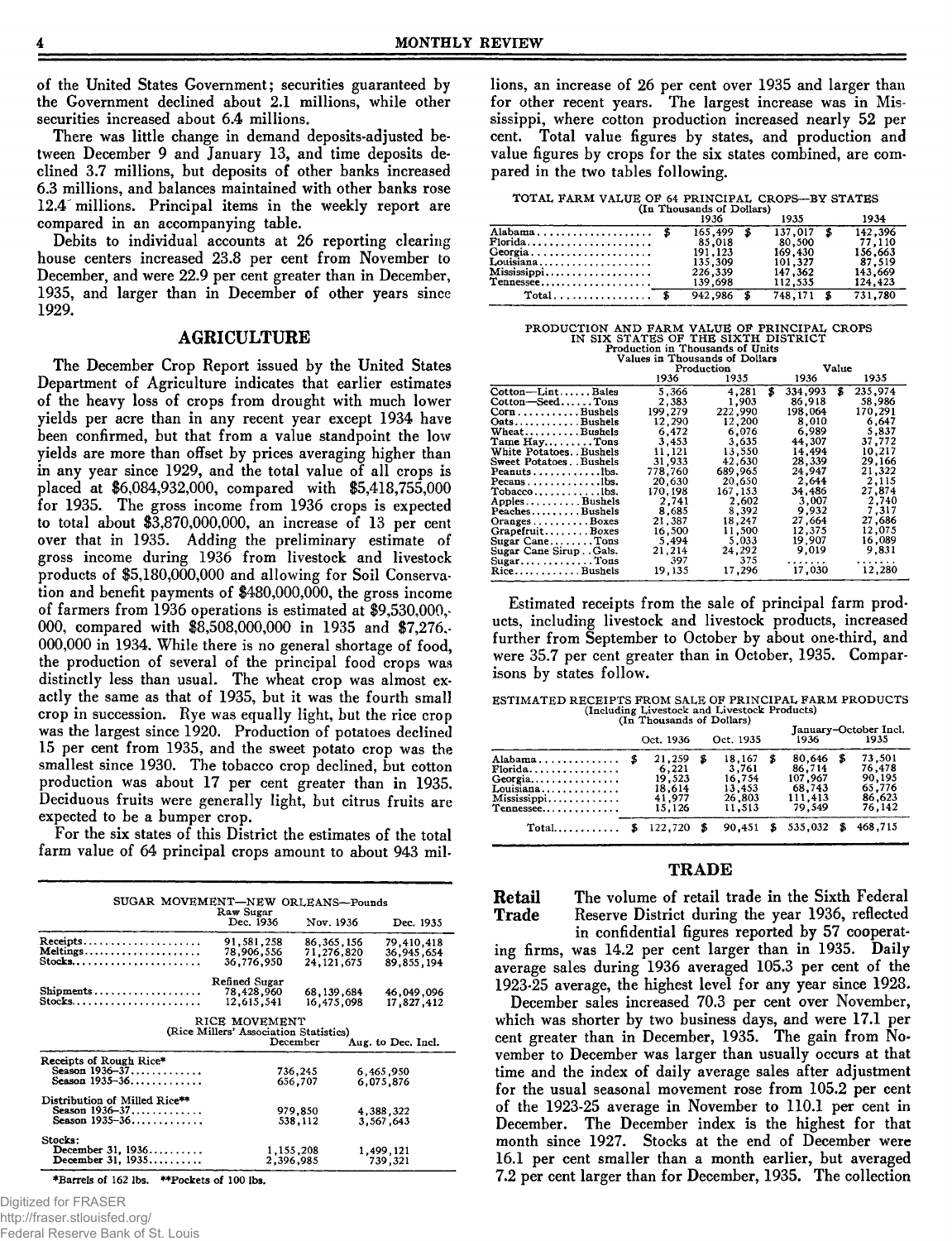#### **MONTHLY REVIEW** 5

|  |  |  | RETAIL TRADE IN THE SIXTH DISTRICT DURING DECEMBER 1936 |  |
|--|--|--|---------------------------------------------------------|--|
|  |  |  |                                                         |  |

|                                                                                                     |                                          |                                          |                                         | Based on confidential reports from 57 department stores |                                          |                           |                            |                              |                              |                              |                                 |                              |  |
|-----------------------------------------------------------------------------------------------------|------------------------------------------|------------------------------------------|-----------------------------------------|---------------------------------------------------------|------------------------------------------|---------------------------|----------------------------|------------------------------|------------------------------|------------------------------|---------------------------------|------------------------------|--|
|                                                                                                     |                                          | COMPARISON OF NET SALES                  |                                         |                                                         | <b>COMPARISON OF STOCKS</b>              |                           |                            |                              |                              |                              |                                 |                              |  |
|                                                                                                     | December 1936<br>with:                   |                                          | Year to<br>date with.                   | Dec. 31, 1936<br>with:                                  |                                          |                           | <b>STOCK TURNOVER</b>      |                              |                              |                              | COLLECTION RATIO                |                              |  |
|                                                                                                     | Same month<br>a year ago                 | Previous<br>Month                        | Same period<br>last vear                | Same month<br>a year ago                                | Previous<br>Month                        | 1936                      | December<br>1935           | 1936                         | Jan.-Dec. Incl.<br>1935      | Dec.<br>1936                 | Nov.<br>1936                    | Dec.<br>1935                 |  |
| Atlanta $(6)$<br>Birmingham $(5)$<br>Chattanooga $(4)$                                              | $+19.4$<br>$+26.0$<br>$+15.8$            | $+69.7$<br>$+63.8$<br>$+61.6$            | $+13.1$<br>$+26.8$<br>$+6.8$            | $+10.6$<br>$+6.6$<br>$-23.0$                            | $-14.0$<br>$-22.2$<br>$-37.2$            | .73<br>. 54<br>.62        | .60<br>. 46<br>. 48        | 5.02<br>3.65<br>3.67         | 4.66<br>3.48<br>3.60         | 30.9<br>36.5<br>33.2         | 27.7<br>35.5<br>32.7            | 28.5<br>34.4<br>30.6         |  |
| $Jacksconville (3) \ldots \ldots \ldots \ldots$<br>Miami $(3)$<br>Montgomery $(3)$                  | $+18.7$<br>$+14.5$<br>$+8.0$             | $+92.6$<br>$+81.2$<br>$+68.0$            | $+17.7$<br>$+13.8$<br>$+7.6$            | .<br>$+19.2$<br>$+ 5.5$                                 | .<br>$+6.7$<br>$-15.7$                   | $\frac{1}{20}$<br>. 49    | $\frac{1}{20}$<br>$\cdots$ | <br>4.99<br>3.55             | <br>4.53<br>$\cdots$         | $\cdots$<br>$\cdots$<br>     | $\cdots\cdots$<br>$\cdots$<br>. | $\cdots$<br><br>             |  |
| Nashville $(4)$<br>New Orleans $(4)$<br>Other Cities $(25)$<br>$DISTRICT (57) \ldots \ldots \ldots$ | $+20.7$<br>$+12.2$<br>$+14.8$<br>$+17.1$ | $+80.0$<br>$+62.4$<br>$+71.7$<br>$+70.3$ | $+11.0$<br>$+15.8$<br>$+8.4$<br>$+14.2$ | $+ 5.4$<br>$+7.0$<br>$+12.0$<br>$+7.2$                  | $-25.6$<br>$-19.3$<br>$-12.1$<br>$-16.1$ | .64<br>.55<br>.43<br>. 59 | .45<br>.52<br>.50<br>.52   | 4.37<br>4.18<br>3.06<br>4.12 | 3.17<br>3.51<br>3.24<br>3.65 | 29.0<br>39.6<br>36.9<br>34.7 | 28.8<br>37.5<br>32.9<br>32.1    | 29.5<br>43.9<br>33.6<br>33.5 |  |
|                                                                                                     |                                          |                                          |                                         |                                                         |                                          |                           |                            |                              |                              |                              |                                 |                              |  |

NOTE: The rate of stock turnover is the ratio of sales during given period to average stocks on hand. The collection ratio is the percentage of accounts outstanding and due at the beginning of the month which were collecte

ratio rose from November to December and was the highest since February. The December ratio for regular accounts was 40 per cent, and for installment accounts 14.9 per **cent.**

Percentage comparisons in the table are based upon figures reported in actual dollar amounts and make no allowance for changes in price levels. The indexes of daily average sales, and of stocks, on page 8, are based upon reports from a smaller number of firms whose figures have been reported over a longer period of time.

A statement by the United States Department of Commerce indicates that daily average sales of general mer**chandise in sm all towns and rural areas in the South were** 24.1 per cent larger in November, 1936, than a year earlier, compared with an increase of 18.2 per cent for the country **as a w hole.**

Life Life insurance sales in the six states of this **Insurance** District increased from November to Decem-District increased from November to December, as they usually do. The December total was 19.9 per cent larger than for November, and 8 per cent greater than for December, 1935, although for the country as a whole there was a decrease of 2.6 per cent compared with December a year ago. For the year 1936, total sales in this District were 1.6 per cent less than in 1935, increases in Florida and Mississippi being more than offset in the **total by decreases in the other four states. For the country, 1936 sales were 4.1 per cent less than in 1935. Figures** compared in the table are from those compiled by the Life **Insurance Sales Research Bureau.**

| (In Thousands of Dollars) |  |  |
|---------------------------|--|--|
|                           |  |  |

| (In Thousands of Dollars) |         |                            |            |             |                    |  |  |  |  |  |
|---------------------------|---------|----------------------------|------------|-------------|--------------------|--|--|--|--|--|
|                           |         | December November December |            |             | January-Dec. Incl. |  |  |  |  |  |
|                           | 1936    | 1936                       | 1935       | 1936        | 1935               |  |  |  |  |  |
| Alabama                   | 4,404   | 3.914<br>\$                | 4.098<br>£ | 42.551<br>Б | 45,171<br>S        |  |  |  |  |  |
| $Florida$                 | 5.966   | 4.417                      | 4.954      | 57.992      | 54.797             |  |  |  |  |  |
|                           | 7.258   | 5.991                      | 7.367      | 73.122      | 77.997             |  |  |  |  |  |
| Louisiana                 | 4.984   | 4.691                      | 5.067      | 54,943      | 56,894             |  |  |  |  |  |
| Mississippi               | 3.500   | 3,038                      | 2.749      | 29.769      | 27,021             |  |  |  |  |  |
| Tennessee                 | 6,589   | 5.218                      | 6.055      | 64,598      | 66,506             |  |  |  |  |  |
| Total Six States          | 32.701  | 27,269                     | 30,290     | 322.975     | 328.386            |  |  |  |  |  |
| United States             | 560.729 | 477.569                    | 575,600    | 5.927.563   | 6.181.255          |  |  |  |  |  |

**Wholesale** The volume of wholesale trade in the Sixth Trade District during the year 1936, reflected in District during the year 1936, reflected in **figures reported by 79 firms, was 18.1 per** cent greater than in 1935, and a preliminary annual index for the year of 72.9 per cent of the 1923-1925 average is higher than for other years since 1930. December sales averaged only 2 per cent less than in November, a decline about half that which occurred at the same time a year ago, and were 21.4 per cent greater than in December, 1935. The December index is the highest for the month since 1929. Stocks declined in December but were larger than a year

| WHOLESALE TRADE IN SIXTH DISTRICT DURING DECEMBER 1936 |  |                                             |  |  |
|--------------------------------------------------------|--|---------------------------------------------|--|--|
|                                                        |  | Based on confidential reports from 79 firms |  |  |

|                                                                                                                                                                |          |                   | Percentage Comparisons               |                  |  |  |  |
|----------------------------------------------------------------------------------------------------------------------------------------------------------------|----------|-------------------|--------------------------------------|------------------|--|--|--|
|                                                                                                                                                                | Number   |                   | Dec. 1936 with: Jan.-Dec. 1936 Incl. |                  |  |  |  |
|                                                                                                                                                                | of Firms | November          | December                             | with same        |  |  |  |
|                                                                                                                                                                |          | 1936              | 1935                                 | period last year |  |  |  |
| All Lines Combined:                                                                                                                                            |          |                   |                                      |                  |  |  |  |
| $Sales \ldots \ldots \ldots \ldots$                                                                                                                            | 79       | $-2.0$            | $+21.4$                              | $+18.1$          |  |  |  |
| $Stocks$                                                                                                                                                       | 26       | $-4.1$            | $+9.7$                               |                  |  |  |  |
| Groceries:                                                                                                                                                     |          |                   |                                      |                  |  |  |  |
| Sales                                                                                                                                                          | 18       | $+8.1$            | $+13.0$                              | $+5.4$           |  |  |  |
| Tacksonville                                                                                                                                                   | 3        | $+12.5$           | $+14.0$                              | $-2.5$           |  |  |  |
| Vicksburg                                                                                                                                                      | 3        | $+6.9$            | $+42.2$                              | $+26.3$          |  |  |  |
| Other Cities                                                                                                                                                   | 9        | $+3.6$            | $+20.1$                              | $+7.5$           |  |  |  |
| Dry Goods:                                                                                                                                                     |          |                   |                                      |                  |  |  |  |
| Sales                                                                                                                                                          | 14       | $-24.8$           | $+12.6$                              | $+14.6$          |  |  |  |
| Nashville                                                                                                                                                      | 3        | $-19.9$           | $+20.9$                              | $+9.9$           |  |  |  |
| Other Cities                                                                                                                                                   | 11       | $-26.0$           | $+10.6$                              | $+15.9$          |  |  |  |
| $Stocks$                                                                                                                                                       | 7        | $-13.1$           | $+8.2$                               | .                |  |  |  |
| Hardware:                                                                                                                                                      |          |                   |                                      |                  |  |  |  |
| Sales                                                                                                                                                          | 25       | $-0.4$            | $+27.3$                              | $+23.1$          |  |  |  |
| Nashville                                                                                                                                                      | 3        | $+10.2$           | $+19.6$                              | $+9.9$           |  |  |  |
| New Orleans                                                                                                                                                    | š        | $+0.1$            | $+21.5$                              | $+32.1$          |  |  |  |
| Other Cities                                                                                                                                                   | 17       | $-2.1$            | $+31.9$                              | $+20.7$          |  |  |  |
| $Stocks$                                                                                                                                                       | 9        | $-4,5$            | $+4.1$                               | .                |  |  |  |
| Furniture:                                                                                                                                                     |          |                   |                                      |                  |  |  |  |
| Sales                                                                                                                                                          | 7        | $-5.2$            | $+63.2$                              | $+46.7$          |  |  |  |
| Stocks                                                                                                                                                         | 5        | $+3.5$            | $+15.0$                              | .                |  |  |  |
| Electrical Supplies:                                                                                                                                           |          |                   |                                      |                  |  |  |  |
| Sales                                                                                                                                                          | 3        | $+6.9$            | $+32.7$                              | $+46.2$          |  |  |  |
| Drugs:                                                                                                                                                         |          |                   |                                      |                  |  |  |  |
| $Sales \ldots \ldots \ldots \ldots \ldots$                                                                                                                     | 7        | $+3.2$            | $+14.3$                              | $+13.1$          |  |  |  |
|                                                                                                                                                                |          | COLLECTION RATIO* |                                      |                  |  |  |  |
|                                                                                                                                                                | December | November          | December                             |                  |  |  |  |
|                                                                                                                                                                | 1936     | 1936              | 1935                                 |                  |  |  |  |
|                                                                                                                                                                |          |                   |                                      |                  |  |  |  |
| Groceries                                                                                                                                                      | 81.2     | 74.7              | 64.2                                 |                  |  |  |  |
| $_{\rm Dry}$ Goods                                                                                                                                             | 45.4     | 39.5              | 46.5                                 |                  |  |  |  |
| Hardware                                                                                                                                                       | 50.1     | 45.1              | 41.7                                 |                  |  |  |  |
| Furniture                                                                                                                                                      | 59.7     | 46.8              | 37.8                                 |                  |  |  |  |
| Total                                                                                                                                                          | 53.5     | 46.7              | 48.1                                 |                  |  |  |  |
| *The collection ratio is the percentage of accounts and notes receivable out-<br>standing at the beginning of the month which were collected during the month, |          |                   |                                      |                  |  |  |  |

ago, and collections were considerably better than in November or in December, 1935. Comparisons of reported **figures are shown in an accom panying table, and index numbers appear on page 8.**

#### EMPLOYMENT

According to statistics compiled by the United States Bureau of Labor Statistics, employment and payrolls in this District improved further in November to a new high level for the recovery period. Number of workers increased 1.8 **per cent over October, and 11.4 per cent over the low for the year in June, and was 12.5 per cent larger than a year ago and 54.8 per cent above the low point recorded for July,** 1932. The amount of a week's payroll averaged 2.5 per cent higher in November than in October, 13.7 per cent **larger than in June, and was 19.4 per cent larger than in Novem ber a year ago and 99 per cent greater than in July, 1932. The largest gains over October were reported in** wholesale and retail trade and canning in Florida, where number of workers increased 8.9 per cent and payrolls 7.6 per cent. Other states reported small increases excepting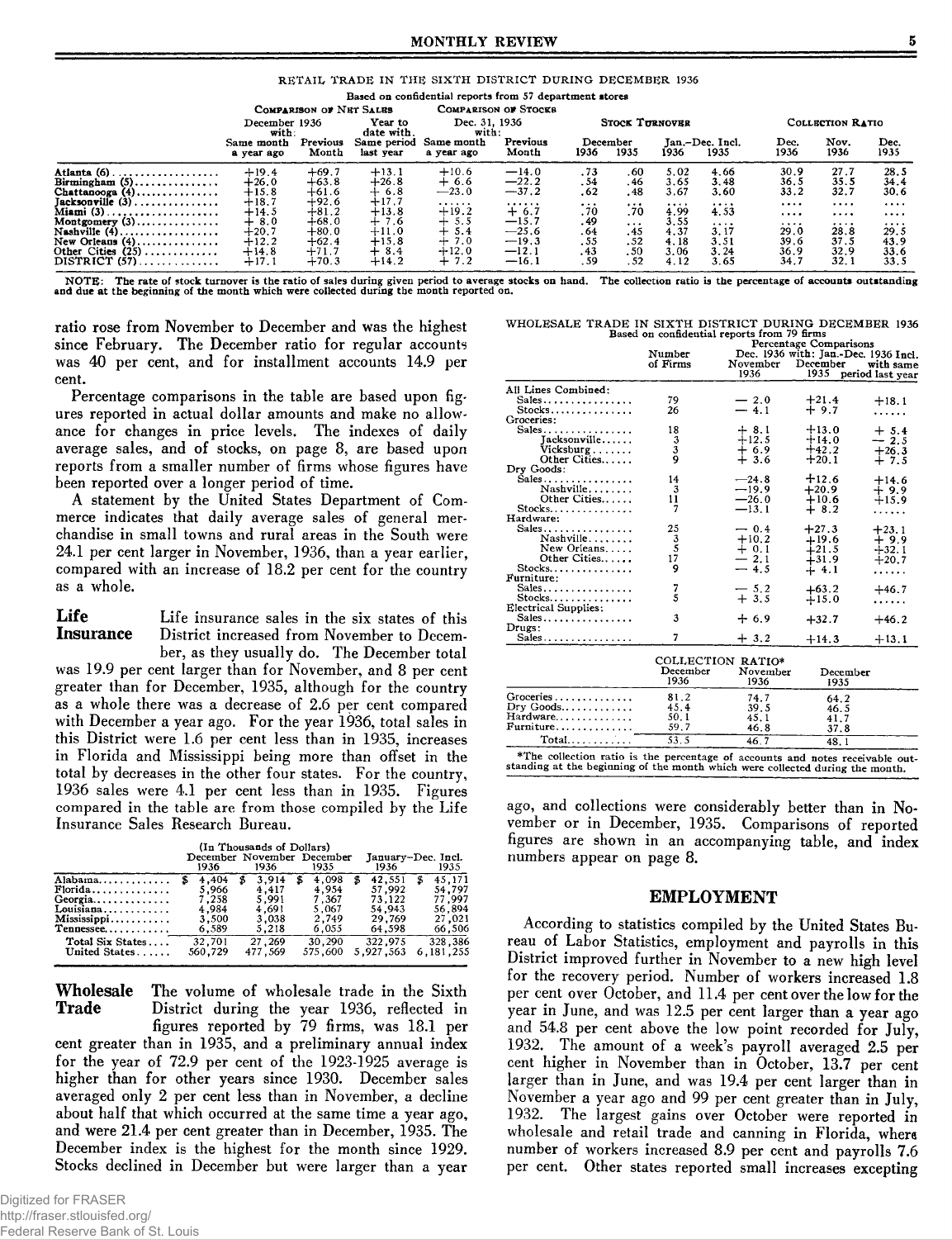| BUILDING PERMITS---DECEMBER |        |      |       |                   |    |             |                         |
|-----------------------------|--------|------|-------|-------------------|----|-------------|-------------------------|
|                             | Number |      | Value |                   |    |             | Percentage<br>Change in |
|                             | 1936   | 1935 |       | 1936              |    | 1935        | Value                   |
| Alabama                     |        |      |       |                   |    |             |                         |
| Anniston                    | 19     | 32   | \$    | 23,788            | \$ | 19,638      | $+21.1$                 |
| Birmingham                  | 384    | 239  |       | 225,227           |    | 145,625     | $+54.7$                 |
| Mobile                      | 24     | 26   |       | 46,101            |    | 19,686      | $+134.2$                |
| Montgomery                  | 78     | 72   |       | 79.470            |    | 41.902      | $+89.7$                 |
| Florida                     |        |      |       |                   |    |             |                         |
| Jacksonville                | 450    | 413  |       | 337,445           |    | 303,737     | $+11.1$                 |
| Miami                       | 760    | 976  |       | 1,408,684         |    | 682,567     | $+106.4$                |
| Miami Beach                 | 166    | 165  |       | 673,091           |    | 372,204     | $+80.8$                 |
| Orlando                     | 95     | 53   |       | 116,016           |    | 47,242      | $+145.6$                |
| $Tampa \ldots \ldots$       | 142    | 153  |       | 54.569            |    | 38,605      | $+41.4$                 |
| Georgia                     |        |      |       |                   |    |             |                         |
| Atlanta                     | 122    | 121  |       | 170.054           |    | 80,333      | $+111.7$                |
| Augusta                     | 33     | 13   |       | 202,047           |    | 50,848      | $+297.4$                |
| Columbus                    | 59     | 47   |       | 30,934            |    | 35,254      | $-12.3$                 |
| $Macon$                     | 149    | 133  |       | 108,758           |    | 9,781       | $+1,011.9$              |
| $Savannah$                  | 28     | 12   |       | 26,450            |    | 10.296      | $+156.9$                |
| Louisiana                   |        |      |       |                   |    |             |                         |
| New Orleans                 | 84     | 55   |       | 253,620           |    | 272,090     | $-6.8$                  |
| Alexandria                  | 43     | 34   |       | 44,511            |    | 10.457      | $+325.7$                |
| Tennessee                   |        |      |       |                   |    |             |                         |
| $Chattanooga. \ldots$ .     | 268    | 217  |       | 91.041            |    | 80,701      | $+12.8$                 |
| Johnson City                | 4      | 2    |       | 4,160             |    | 575         | $+623.5$                |
| Knoxville                   | 51     | 38   |       | 139,369           |    | 59,082      | $+135.9$                |
| Nashville                   | 131    | 158  |       | 124.622           |    | 1,008,785   | $-87.6$                 |
|                             |        |      |       |                   |    |             |                         |
| Total 20 Cities             | 3,090  |      |       | 2.959 \$4.159.957 |    | \$3,289.408 | $+26.5$                 |

Mississippi where number of workers and payrolls declined **1 per cent.**

#### **INDUSTRY**

The value of building permits issued at twenty reporting cities in the Sixth District indicate the largest amount of construction since 1929. The monthly figures reached in July a total of more than 8 millions of dollars, the largest for any month since April, 1929. Since July, however, permits have declined each month through December. The December total was 13.1 per cent smaller than for November, but 26.5 per cent greater than for December, 1935. Only three cities reported decreases compared with December, 1935. The total for the year was \$64,921,429, **larger by 62.7 per cent than in 1935, and larger than for other years since 1929 and on ly 10.2 per cent below the** total for that year. Comparisons for the month are shown in an accompanying table.

The total value of building and construction contracts awarded in the Sixth District, according to statistics compiled by **F. W.** Dodge Corporation and subdivided into district totals by the Division of Research and Statistics of the Board of Governors of the Federal Reserve System, amounted in 1936 to \$246,235,031. This is an increase of **52.1 per cent over the total for 1935, and is the largest** total for any year since 1929. Residential contracts in 1936 **am ounted to \$ 60,613,458, larger by 58.1 per cent than in 1935, and also the largest total since 1929, and other con**tracts in 1936 totaled \$176,621,573 and were 49.8 per cent **greater than in 1935 and the largest since 1930. Gains over** 1935 were also shown for each of the states of the District except Louisiana where there was a small decrease. The value of contract awards declined from November to December and for the first time since the spring of 1935 were

| BUILDING AND CONSTRUCTION CONTRACTS AWARDED<br>F. W. Dodge Corporation<br>Dec. 1936 Nov. 1936<br>Dec. 1935                           |                                                                            |                                                                            |                                                                            |  |  |  |  |  |
|--------------------------------------------------------------------------------------------------------------------------------------|----------------------------------------------------------------------------|----------------------------------------------------------------------------|----------------------------------------------------------------------------|--|--|--|--|--|
| Sixth District Total<br>Residential<br>All Others                                                                                    | \$18,745,600<br>5,342,300<br>13.403.300                                    | \$28.639.300<br>4,581,900<br>24.057.400                                    | \$20,393,728<br>5,132,610<br>15,261,118                                    |  |  |  |  |  |
| State Totals:<br>Alabama<br>$\text{Florida} \dots \dots \dots \dots \dots \dots$<br>Georgia<br>Louisiana<br>Mississippi<br>Tennessee | 1.735.100<br>6.347.600<br>4.998.400<br>2.837.700<br>1,783,400<br>3,515,900 | 9,675,700<br>5,660,500<br>4.130.300<br>1.177.100<br>2,418,800<br>7,599,900 | 2,756,500<br>6,693,700<br>3,165,200<br>4,123,100<br>2.438,800<br>4,964,900 |  |  |  |  |  |

Digitized for FRASER

http://fraser.stlouisfed.org/

Federal Reserve Bank of St. Louis

smaller in total than for the corresponding month a year earlier. Residential contracts increased over November, and over December, 1935, but these increases were more **than offset in the total by decreases in other contracts. State** totals show increases over November in Florida, Georgia and Louisiana, and over December a year ago only in Georgia. Total contracts awarded in the 37 eastern states have declined each month since July, and the December total was 24.4 per cent less than for December, 1935. For the year, however, total awards were 45 per cent greater **than in 1935, residential contracts 67 per cent larger, and other classes also increased.**

Press reports indicate that the Southern Pine market continues its steady advance, that retail yards are still buying liberally and there has recently been an appreciable increase in the demand for railroad car stock. There was a general advance in pine prices about the middle of December, but this has not served to check buying. For the six weeks period ending January 9, orders at reporting mills **averaged 30.5 per cent greater than in that period a year** ago, unfilled orders averaged 41 per cent larger, and shipments averaged 24.3 per cent greater. Production, how**ever, during this period averaged 1.1 per cent less than in that period a year ago.**

Consumption of cotton by American mills increased from November to December by 10.6 per cent to the third highest level for any month on record. The total of 692,921 bales consumed in December was exceeded only in June, 1933, when 697,261 bales were consumed, and in March, 1927, when the total was 693,081 bales. December consumption was 38.6 per cent greater than in that month a year earlier. In the cotton states the increase over November was 9.1 per cent, and in other states 18.3 per cent. Consumption in the cotton states accounted for 83.2 per cent of the total in December, 84.3 per cent in November, and 83.4 per cent in December, 1935. Cumulated totals for the first five months of the cotton season amount to 3,170,131 bales, **larger by 30.8 per cent than that during the corresponding** part of the previous season. In the cotton states this fivemonths total was 2,654,288 bales, and in other states 515,-843 bales, increase of 30.7 per cent and 31.1 per cent, re**spectively, over that period a year ago.**

Cotton exports during December declined further by 13.9 per cent, compared with November, and were 33 per cent smaller than in December, 1935, and the five-months total of exports was 2,896,802 bales, a decrease of 16.3 per cent **com pared w ith the 3,460,821 bales exported during that part** of the previous season. The value of the 593,860 bales exported in December is given by the Census Bureau as \$39,-**620,000, com pared with \$ 4 6 ,1 5 2 ,0 0 0 for N ovem ber and w ith**

| COTTON CONSUMPTION, EXPORTS, STOCKS, AND ACTIVE SPINDLES                                                                                                  |                                                                         |                                                                          |                                                                         |
|-----------------------------------------------------------------------------------------------------------------------------------------------------------|-------------------------------------------------------------------------|--------------------------------------------------------------------------|-------------------------------------------------------------------------|
|                                                                                                                                                           | United States (Bales)<br>Dec. 1936                                      | Nov. 1936                                                                | Dec. 1935                                                               |
| Cotton Consumed<br>$Stocks$<br>In Consuming Establishments<br>In Public Storage and at<br>$Compresses \ldots \ldots$<br>Exports<br>Active Spindles-Number | 692.921<br>9,789,704<br>2.001.378<br>7,788,326<br>593,860<br>24,090,204 | 626.695<br>10,210,658<br>1,792,250<br>8,418,408<br>689.815<br>23.805.520 | 499.773<br>9,820,335<br>1,431,249<br>8,389,086<br>886,035<br>23,399,344 |
|                                                                                                                                                           | COTTON GROWING STATES-Bales                                             |                                                                          |                                                                         |
| Cotton Consumed<br>$Stocks$<br>In Consuming Establishments<br>In Public Storage and at<br>Compresses<br>Active Spindles                                   | 576.736<br>9.428.913<br>1.722.138<br>7.706.775<br>17.549.224            | 528,513<br>9,933,744<br>1,575,907<br>8.357.837<br>17,463,486             | 416,939<br>9,490,973<br>1,223,430<br>8,267,543<br>17,209,902            |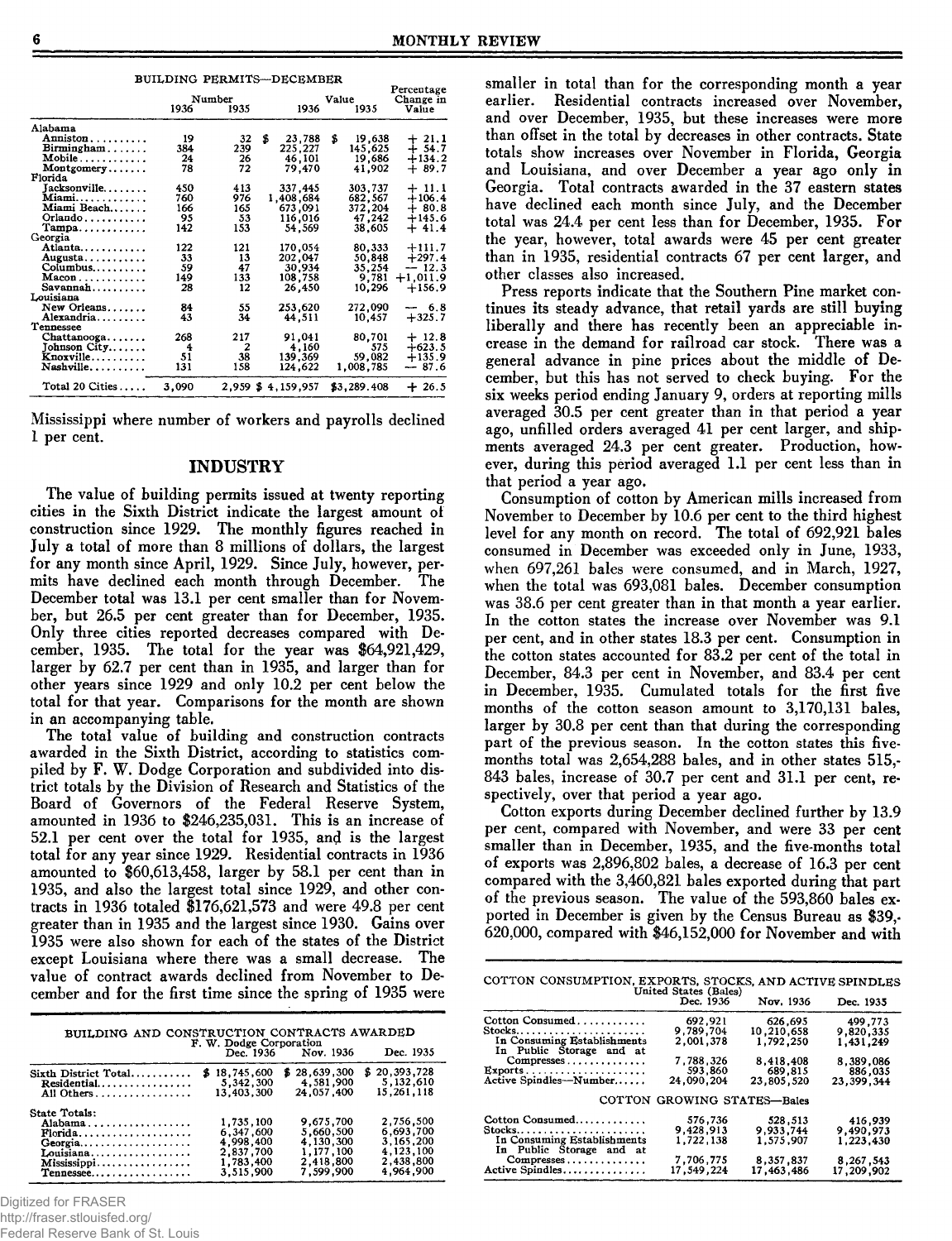\$55,740,000 for December, 1935, and the value of the fivemonths period was \$193,003,000, compared with \$220,718,-**000 for that period a year earlier.**

Stocks of cotton at consuming establishments increased **in both the cotton states and other states, and stocks in** storage and at compresses increased in other states but de**clined in the cotton states. T otal stocks declined 4.1 per** cent from November, and were slightly smaller than a year **ago.**

There was a further increase of 1.2 per cent over November in the number of spindles active in December, when the total was 3 per cent greater than in December, 1935.

December consumption of cotton by mills in Georgia amounted to 139,234 bales, in Alabama to 75,496 bales, and in Tennessee to 16,627 bales, the total of 231,357 bales for the three states being 10.5 per cent greater than in November and 39 per cent greater than in December, 1935. Daily average consumption in December, which was the highest on record, was 2 per cent larger than in November. In the five months of the current season, August through December, 1,047,935 bales have been consumed in these three states, an increase of 32.9 per cent over consumption in that part of the previous season.

Cotton seed oil mills in this District crushed more seed. and produced more manufactured products, in December than in November, but receipts of seed declined seasonally and daily average production also declined somewhat. December receipts were, however, nearly two and one-half **tim es as large as a year earlier, and crushings were 65.3** per cent greater than in December, 1935. For the five months of the season, receipts of seed have been 35.5 per **cent, and crushings 13.1 per cent, greater than in that part** of the previous season, and production ranged from an increase of 12.1 per cent in crude oil to 24.3 per cent in linters. Figures for the United States as a whole also show **substantial gains over the previous season in receipts and** crushings of seed, and in the output of manufactured prod**ucts.**

Electric power production in the six states of this District, after increasing each month from May through October, declined 4.9 per cent in November, but was 19.5 per cent greater than in November, 1935. The November total was less than in the three preceding months, but larger than **for any other month on record. The decrease from October** to November was largely due to the shorter month, as daily **average production declined on ly 1.8 per cent. Production** by use of water power accounted for 57.1 per cent of the total in November, 63.4 per cent in October, and 56.6 per cent in November, 1935. For the eleven months of 1936 **total production has been 20.5 per cent, that by water power** 15.1 per cent, and that by use of fuels 29.4 per cent, greater than in that part of 1935.

Available preliminary statistics of the Bureau of Mines indicate that production of bituminous coal during the year 1936 amounted in Alabama to nearly 12 million tons, and in Tennessee to slightly more than 5 million tons. These **figures represent increases for 1936 over production in 1935** of about 38 per cent in Alabama, and 22 per cent in Tennessee. Part of the increase is due to the curtailment of production in both states during the fall of 1935 by labor difficulties. Weekly production figures in December averaged somewhat smaller in Alabama, but larger in Ten**nessee, than in November, but were 17.6 per cent and 30.4**  **per cent, respectively, larger than for corresponding weeks** a year earlier. Figures for the country as a whole indicate that December production amounted to  $44,487,000$  tons, an increase of 7 per cent over the revised total of  $41,588,000$ for November, and 25.7 per cent larger than the  $35,388,000$ produced in December, 1935. December had 26 business days, however, as against 23.1 in November, so that daily **average production declined 4.9 per cent. For the year, total production was 431,950,000 tons, larger by 17 per cent** than the total of 369,324,000 for 1935.

Production of pig iron in Alabama amounted in December to 200,933 tons, a gain of 4.3 per cent over the November total and 23.5 per cent greater than in December, 1935. Because of the longer month the increase in daily average production over November was 0.9 per cent. The December total was the largest for any month since June, **1930, and brings the total for the year 1936 to 1,942,979 tons, greater by 53.2 per cent than production in 1935, and** the largest annual total since 1930. The 1936 total is more than twice as large as that for 1933 and about three times **the am ount for 1932. Fifteen furnaces continued active in** December, which compares with 12 active at the close of **1935. Press reports indicate that the iron market is rather** dull on account of the buying movement that took place before the price was advanced \$1 per ton on November 24. It was advanced another 50 cents the latter part of December, and the present base price is \$17.38. Most of the larger melters have bought sufficient iron to last them through the first quarter, but some scattering scales are being made. Producers entered the new year liberally supplied with **unfilled orders.**

In the United States as a whole, December production of pig iron amounted to 3,115,037 tons, a gain of 5.7 per cent **over the month, and 47.9 per cent larger than in December,** 1935. Daily average production increased 2.3 per cent over November. For the year 1936, total production **amounted to 30,618,797 tons, 45.7 per cent greater than in 1935, and the largest annual total since 1930.**

**Further substantial increases in the quotations for rosin early in January brought the average for the thirteen grades** to \$11.08 per 280 pounds on January 7, which compares with \$8.33 on December 5, and with \$4.65 on January 4 **last year. The average for January 7 is the highest level** recorded in about ten years. Quotations for turpentine also increased slightly to  $45\frac{1}{2}$  cents per gallon, the highest since January last year. Improved demand at the time of lowest receipts of the year is indicated in press reports to be the cause of improved prices. December receipts of turpentine declined, but those of rosins increased slightly, but receipts of both commodities were the smallest for December of any year in available statistics. Receipts and **stocks are com pared in the table.**

|                                 | NAVAL STORES MOVEMENT<br>Turpentine (1) |                               | Rosin(2) |           |  |  |
|---------------------------------|-----------------------------------------|-------------------------------|----------|-----------|--|--|
|                                 |                                         | Dec. 1936 Dec. 1935 Dec. 1936 |          | Dec. 1935 |  |  |
| Receipts:                       |                                         |                               |          |           |  |  |
| $Savannah \ldots \ldots \ldots$ | 5.277                                   | 6,134                         | 32,020   | 29.987    |  |  |
| Jacksonville                    | 3,906                                   | 4.977                         | 28,058   | 34,465    |  |  |
| Pensacola                       | 2,437                                   | 2,220                         | 11,229   | 10,918    |  |  |
| $Total$                         | 11.620                                  | 13,331                        | 71,307   | 75,370    |  |  |
| Stocks:                         |                                         |                               |          |           |  |  |
| Savannah                        | 35.261                                  | 51,085                        | 82.098   | 111,360   |  |  |
| Tacksonville                    | 42.935                                  | 58.477                        | 73.585   | 134,695   |  |  |
| Pensacola                       | 27,235                                  | 35,684                        | 34,642   | 68,966    |  |  |
| $Total$                         | 105.431                                 | 145.216                       | 190,325  | 315,021   |  |  |

**(1) Barrels of 50 gallons. (2) Barrels of 500 pounds.**